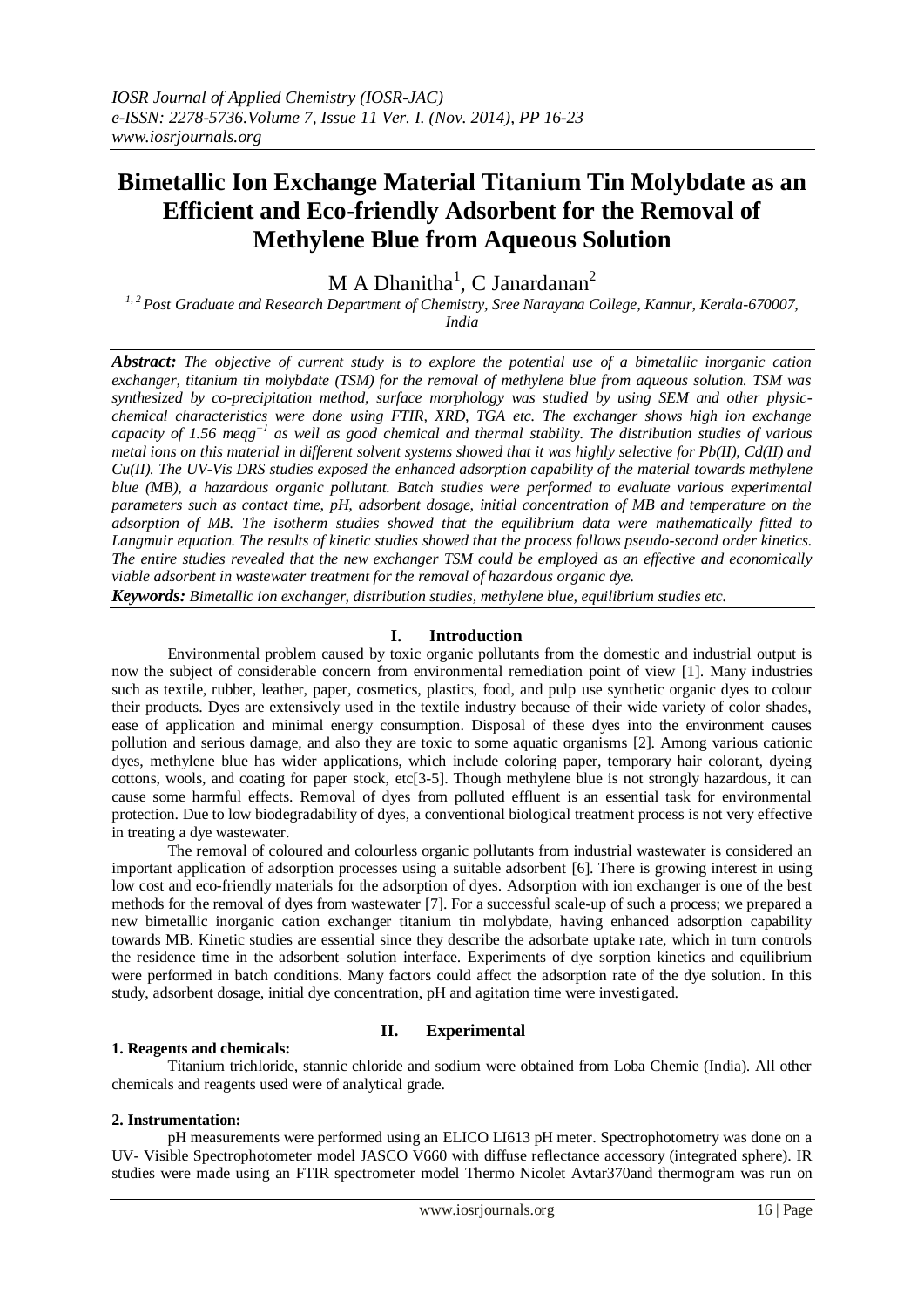Perkin Elmer Diamond TG/DTA Analyzer. X-ray diffractometer BrukerAXS D8 Advance for X-ray diffraction studies and an electric temperature controlled shaker was used for shaking. Chemical composition was determined using EDS. A glass column was used for column operations.

### **3. Synthesis of the exchanger:**

Different samples of TSM were prepared by adding 0.05 M sodium molybdate solution to a mixture of 0.05M titanium trichloride solution and 0.05M stannic chloride solution in different volume ratios with intermittent shaking of the mixture and keeping the pH at 1.0 as given in table 1. The precipitates were filtered, washed with deionized water and dried. The exchangers were then converted in to the H<sup>+</sup> form by treating with 1M nitric acid for 24 hrs with occasional shaking and intermittent changing of acid. Then the samples were washed with deionized water to remove the excess acid, dried and sieved to obtain particles of 60-100 mesh.

Properties like ion exchange capacity (IEC), chemical resistivity and pH titration studies, distribution studies and effect of temperature on IEC were carried out as reported earlier [8].

#### **4. Application of TSM for the Removal of dyes:**

Batch experiments were performed according to Mahanta et al [9]. The initial and final concentrations of methylene blue solutions were determined by measuring absorbance at 664 nm using UVvisible absorption spectroscopy. Methylene blue solutions (10 mL) of different concentrations (20 ppm to 50 ppm) were mixed with 0.2g of material and kept for 2hrs and their absorbance was measured. The effect of pH (2-12), contact time (10-180), and adsorbent dosage (100-500mg), temperature (30-60 $^{\circ}$ C) and initial concentration of MB (10-50ppm) were carried out. The percentage of removal of dyes was calculated using the following formula,

Removal (%) =  $\frac{Ci - Cs}{Ci}$ X 100 (1)

Where, Ci is the initial dye concentration and Ce is the equilibrium dye concentration in mgL<sup>-1</sup>.

# **III. Results And Discussion**

# **1. Synthesis and characterization of the exchanger**

Samples of titanium tin molybdate of various compositions have been synthesized, but TSM 3 obtained as brown granular solid having maximum ion exchange capacity, 1.56meqg-1 was selected for detailed studies (Table1). The composition of TSM 3 obtained from EDS method was found as Ti:Sn:Mo::1:1.8:2.1.

FTIR spectra (Fig. 1(a)) shows broad band in the region  $\sim$ 3604 cm<sup>-1</sup> attributed to symmetric and asymmetric -OH stretching, while band at  $\sim 1622$  cm<sup>-1</sup> is due to H-O-H bending [10]. Bands at  $\sim 2368$  cm<sup>-1</sup>,  $\sim$ 950 cm<sup>-1</sup> and  $\sim$ 412 cm<sup>-1</sup> express the presence of Ti-O, Sn-O and Mo-O groups respectively [11-12]. The X-ray diffractogram (Fig. 1(b)) of the material does not exhibit any sharp peak indicating TSM to be an amorphous material [13]. The thermogram of TSM (Fig. 1(c)) suffers a first weight loss up to  $150^{\circ}$ C, attributed to the loss of moisture and hydrated water while the second weight loss observed at around 284<sup>o</sup>C due to condensation of exchangeable hydroxyl groups take place which is the usual behavior of inorganic ion exchangers. Then the sample is almost stable up to 752°C. The Scanning Electron Microscope image (Fig. 1(d)) of TSM explains that the particles were broad in size range, having an irregular shape and no sign of crystalline structure [14].

pH titration studies (Fig. 2(a)) using NaCl/NaOH, KCl/KOH systems show nearly monofunctional behaviour indicating only one ionizing group . The exchange capacity obtained from the curve is in agreement with that obtained by the column method. The sodium ion exchange capacity decreases (Fig. 2(b)) slightly with temperature and the sample retained prominent capacity up to 600°C which can be explained with the obtained thermogram also.

The distribution studies of metal ions in water and various other electrolytes (Table 2) showed that the exchanger has very high affinity towards  $Pb^{2+}$  ions in comparison to other metal ions studied. The selectivity was found to be in the order  $Pb^{2+} > Cu^{2+} > Cu^{2+} > Cu^{2+} > Cu^{2+} > Cu^{2+} > Au^{2+} > Mu^{2+} > Mg^{2+} > Au^{3+} > Nu^{2+} > Bi^{3+} > Hg^{2+}$ . The effect of electrolyte concentrations on distribution coefficients showed that the value decreases with increase in electrolyte concentrations (Table 2).

# **2. Adsorptive removal of Dyes:**

Methylene blue (MB) serves as model compound of the harmful and water soluble organic pollutants, which is widely used in the textile industries and harmful to the environment. The adsorption of MB onto the exchanger was studied by using UV-visible spectroscopy under batch conditions. The adsorption experiments were carried out by agitating 200 mg of the adsorbent with 10 mL of 40 ppm solution of methylene blue [15]. The adsorption of MB on exchanger was confirmed by UV-Visible Diffuse Reflectance Spectroscopy (Fig. 3(a)). MB shows an intense absorption peak in the visible region at 660 nm which corresponds to its maximum absorption peak as monomer. Concentrations of methylene blue (MB) in the supernatant solutions were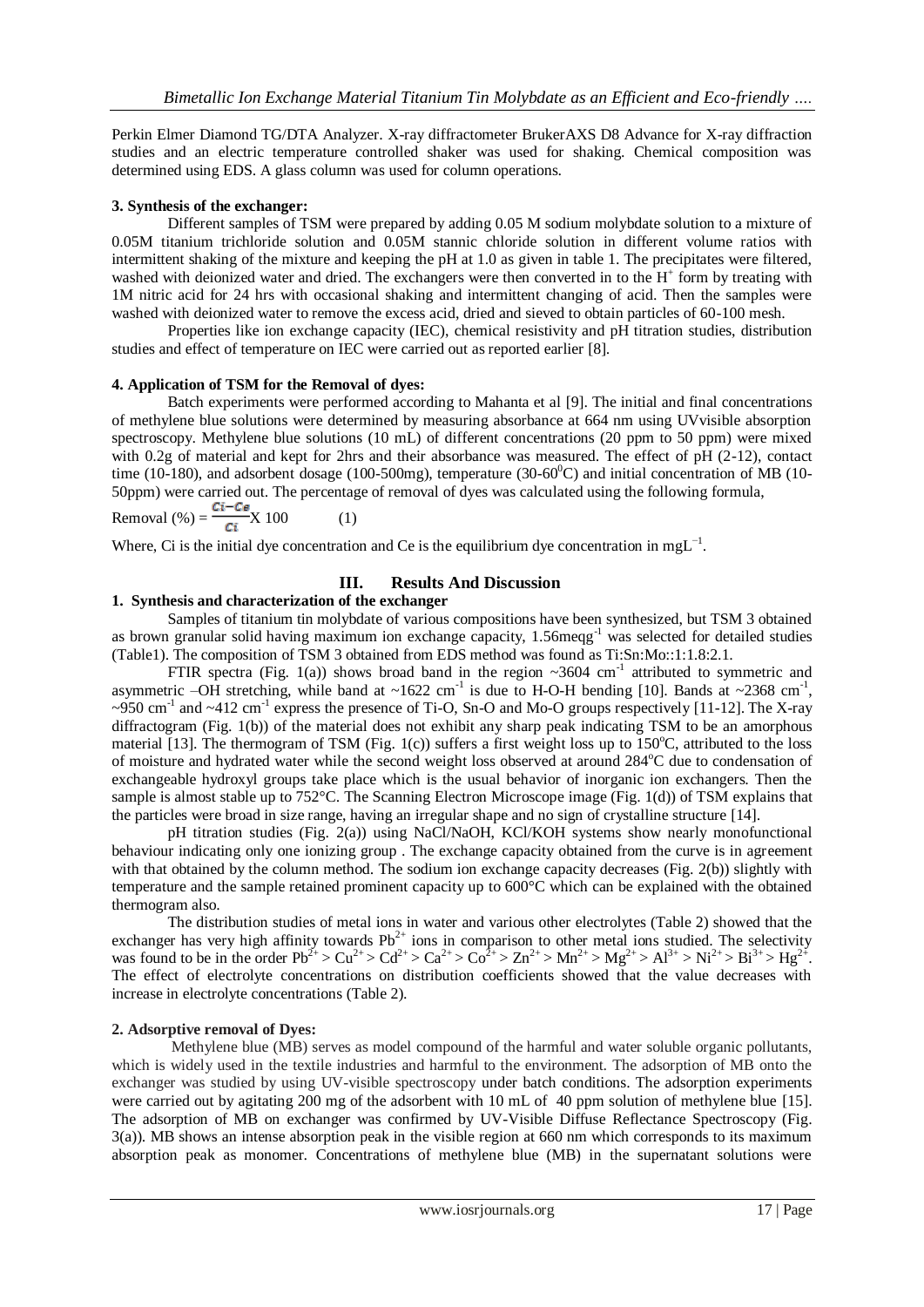estimated by measuring absorbance at maximum wavelengths of the dye (λmax= 660 nm). Fig.3(b) illustrates that the original peaks of methylene blue gets disappeared after its treatment with the adsorbent.

#### **2.1 Effect of various experimental parameters on dye removal**

Agitation time is an important parameter in concern with dye adsorption. To study the effect of reaction time on the adsorption of MB, 200mg of TSM was shaken with 10 ml of 40ppm MB dye solutions at room temperature, keeping the pH of the medium neutral. Adsorption capability was measured by taking optical density at different time intervals using UV-Vis DRS.The extent of removal of Methylene Blue by TSM was found to increase, reach a maximum value with increase in contact time (Fig. 4(a)). In some cases it almost become constant with increase in contact time, after 120 min. based on these results, 120 min was taken as the equilibrium time in adsorption experiments. Similar results have been reported in literature for removal of dyes [16-17].

The pH of the dye solution is likely to affect the adsorption of the dye; hence the effect of pH on the rate of adsorption of MB dye was investigated in the pH range 2-12. The results are presented in Fig. 4(b). The pH was measured after the addition of the exchanger. The results showed that the adsorption was less at lower pH values, whereas maximum adsorption was seen at higher pH values (pH= 10). It indicated that the interaction of MB on exchanger was less at lower pH due to the presence of high concentration of  $H^+$  ions on the surface of exchanger competing with methylene blue for adsorption site in the adsorbent, whereas at higher pH electrostatic, repulsion between positively charged methylene blue and the surface of adsorbent was lowered. Consequently, removal efficiency was increased at higher pH.

Adsorbent dosage is an important factor which must be carefully optimized during waste water treatment. The effect of adsorbent dosage (100- 500mg) was studied on 40ppm concentration of dye solution at room temperature and neutral pH, and the results were accessible in Fig. 4(c). Removal of dye with increasing adsorbent dosage was observed which was due to the availability of more reactive sites for adsorption [18].

Experiments were conducted with different concentrations of MB in the presence of 200 mg of exchanger for 2 hrs, and its effect on sorption of dye was determined, shown in Fig. 4(d). This study revealed that the percentage removal of dye decreases at higher concentration. The enhanced removal at low concentration could be due to the faster movement of dye into the activated sites of exchanger. However, in higher concentration (50ppm) the removal rate was decreased (29.70%) because the dye molecules needed to diffuse to the adsorbent sites by intraparticle diffusion. In addition, steric repulsion between the solute molecules could slow down the adsorption process and thereby decrease the removal rate [19].

Temperature has important effects on the adsorption process. As the temperature increase, rate of diffusion of adsorbate molecules across the external boundary layer and interval pores of the adsorbent particle increase. Changing to temperature will change the equilibrium capacity of the adsorbent for particular adsorbate [20-21]. Fig. 5 shows effects of different temperatures for Methylene Blue adsorption on TSM. The removal of Methylene Blue by adsorption on TSM increases slightly from 49.29 to 90.61% by increasing temperature of the solution from 30 to  $60^{\circ}$ C, indicating the process to be endothermic.

#### **2.2 Adsorption isotherms**

For solid–liquid adsorption system, adsorption isotherm is important model in the description of adsorption behavior. When the adsorption reaction reaches equilibrium state, the adsorption isotherm can indicate the distribution of dye molecules between the solid phase and the liquid phase [22]. It is significant for understanding the adsorption behavior to identify the most appropriate adsorption isotherm model. In this paper, Langmuir and Freundlich isotherms were employed to investigate the adsorption behaviour. Adsorption isotherm was studied at four different temperatures viz 303, 313, 323 and 333K.

#### **2.2.1 Langmuir isotherm**

Langmuir isotherm is rested on the assumption that adsorption occurs at specific homogenous sites within the adsorbent. Once an adsorbate molecule occupies a site, no further adsorption can take place. Thus, an equilibrium value can be reached and the saturated monolayer curve can be express in the equation below which has been successful for the explanation of monolayer adsorption. The linear form of Langmuir equation is given as,

$$
\frac{C_s}{q_s} = \frac{1}{q_{max}K_L} + \frac{C_s}{q_{max}}
$$

where  $q_{max}$  is the maximum or monolayer adsorption capacity of the adsorbent (mgg<sup>-1</sup>) and K<sub>L</sub> is the Langmuir adsorption constant  $(Lmg^{-1})$ , which is related to the free energy of adsorption. Plots of  $C_e/q_e$  against  $C_e$  at different temperatures are shown in Fig. 6(a). The maximum adsorption capacity,  $q_{max}$  and Langmuir constant, K<sup>L</sup> were calculated from the slopes and intercepts of the plots respectively. Values obtained for the

(3)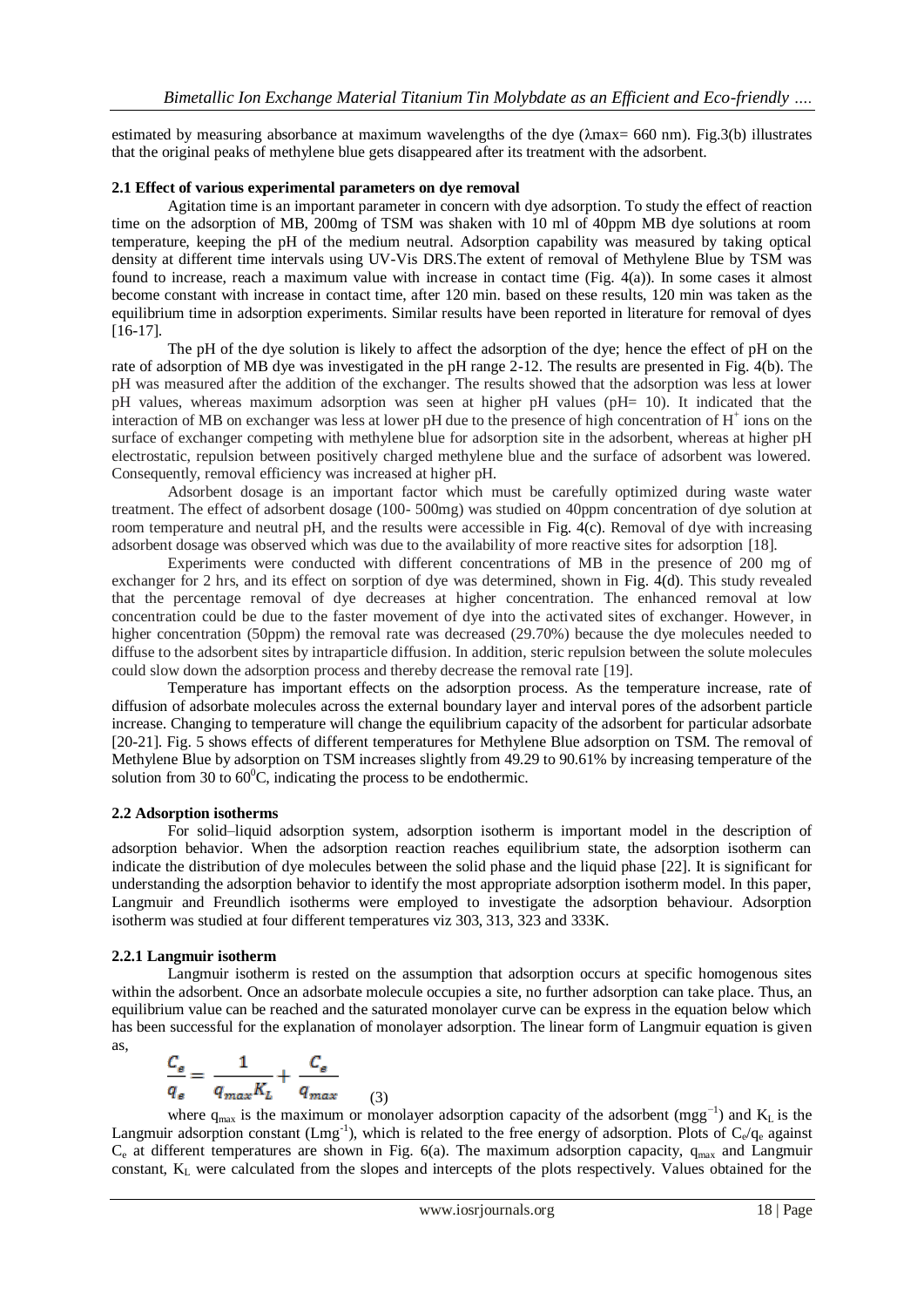adsorption of methylene blue onto the adsorbent are presented in Table 3. The correlation coefficient values ( $\mathbb{R}^2$ ) > 0.9995) (Table 3) show strong positive correlation indicating that adsorption follows Langmuir isotherm.

#### **2.2.2 Freundlich isotherm**

The Freundlich isotherm model is used to describe heterogeneous adsorption process i.e adsorption which takes place on a heterogeneous surface through a multilayer adsorption mechanism. Freundlich isotherm is expressed by the equation,

$$
\log q_{\epsilon} = \log K_F + \frac{1}{n} \log C_{\epsilon}
$$
 (4)

Where,  $K_F$  and n are Freundlich constants that are related to the adsorption capacity and adsorption intensity respectively. The values of  $K_F$  and n were obtained from the linear plots of logc<sub>e</sub> versus logq<sub>e</sub>. The slope, 1/n, ranging between 0 and 1 is a measure of adsorption intensity or surface heterogeneity. The plots of the linear form of Freundlich isotherm curves at different temperatures are presented in Fig. 6(b). The Freundlich parameters and correlation coefficients  $(R^2)$  evaluated from the plots are listed in Table 1.

#### **2.3 Adsorption Kinetics**

For the examination of the controlling mechanisms of adsorption process, such as chemical reaction, diffusion control and mass transfer [23-24], several kinetic models are used to test the experimental data. For the present study, two kinetic models were applied in order to understand the mechanism of adsorption of the dye onto the adsorbent. The models are the pseudo-first order and pseudo-second-order models. The pseudo-first order kinetic model can be represented by Lagergren rate equation [23],

$$
\log (q_e - q_t) = \log q_e - \frac{R_1}{2.303} t \tag{5}
$$

(6)

where  $q_e$  and  $q_t$  represent the amounts of dye adsorbed (mgg<sup>-1</sup>) at equilibrium and at any time, t (min),  $k_1$  is the rate constant (min<sup>-1</sup>). The values of  $q_e$  and  $k_1$  were deduced from the intercepts and slopes of the linear plots of log  $(q_e-q_t)$  against t (Fig. 7(a)). For the present study however, Lagergren pseudo-first order kinetics parameters (Table 4) was not proved to be effective in representing the experimental kinetic data for the entire adsorption period and at all dye concentrations. Report of non fitting of pseudo-first order kinetic to adsorption has been published [25]. This result suggests that the kinetics of MB adsorption onto TSM cannot be accounted for using the pseudo-first order model and hence not a chemisorption process.

The pseudo-second order kinetic model can be represented with the following equation [26],

$$
\frac{t}{q_t} = \frac{1}{K_2 q_e^2} + \frac{1}{q_e} t
$$

where  $k_2$  is the rate constant of pseudo-second order adsorption (gmg<sup>-1</sup>min<sup>-1</sup>). Fig. 7(b) shows pseudosecond order plots for the adsorption process for five different concentrations of the dye.  $K_2$  and  $q_e$  values were determined from the intercepts and slopes of the linear plots of respectively (Figure 7(b)). Calculated values of the adsorption capacity  $q_e$ , (mgg<sup>-1</sup>) gave a good correlation coefficient ( $R^2 > 0.99$ ) (Table 4). Thus adsorption process could be said to follow pseudo-second order kinetic model for all concentrations of the dye. The applicability of the pseudo-second order model suggests that chemical reaction might be responsible for adsorption of MB onto TSM. The kinetics of adsorption of many dye species onto various materials have been reported to conform to pseudo-second order kinetic model [27-28].

**IV. Figures And Tables**

**Table1:** Synthesis and properties of various samples of exchanger using 0.05 M solutions each.

| Sample           | Volume | pН | Appearance   | IEC for $Na+$ |
|------------------|--------|----|--------------|---------------|
|                  | ratio  |    |              | (meq/g)       |
| TSM 1            | 1:1:1  |    |              | 0.95          |
| TSM <sub>2</sub> | 1:1:2  |    | All forms    | 1.02          |
| TSM <sub>3</sub> | 1:2:3  |    | <b>Brown</b> | 1.56          |
| TSM 4            | 1:2:4  |    | granular     | 1.20          |
| TSM 5            | 2:1:4  |    | solids       | 1.19          |

**Table 2:** Distribution coefficients in various electrolytes

|           | Distribution coefficients $(K_d)$ |                  |                   |                  |                                 |                   |                  |  |  |  |
|-----------|-----------------------------------|------------------|-------------------|------------------|---------------------------------|-------------------|------------------|--|--|--|
| Cations   | <b>DMW</b>                        | HNO <sub>3</sub> |                   |                  | NH <sub>4</sub> NO <sub>3</sub> |                   |                  |  |  |  |
|           |                                   | 0.001 M          | 0.01 <sub>M</sub> | 0.1 <sub>M</sub> | $0.001$ M                       | 0.01 <sub>M</sub> | 0.1 <sub>M</sub> |  |  |  |
| $Al^{5+}$ | 72.27                             | 48.02            | 24.56             | 8.65             | 52.43                           | 26.34             | 9.45             |  |  |  |
| $Bi3+$    | 23.46                             | 12.23            | 2.87              | NS               | 15.98                           | 3.12              | <b>NS</b>        |  |  |  |
| $Ca2+$    | 99.23                             | 56.35            | 35.85             | 13.25            | 59.41                           | 38.87             | 15.12            |  |  |  |
| $Cd^{2+}$ | 211.0                             | 128.36           | 72.78             | 35.79            | 145.67                          | 85.54             | 47.54            |  |  |  |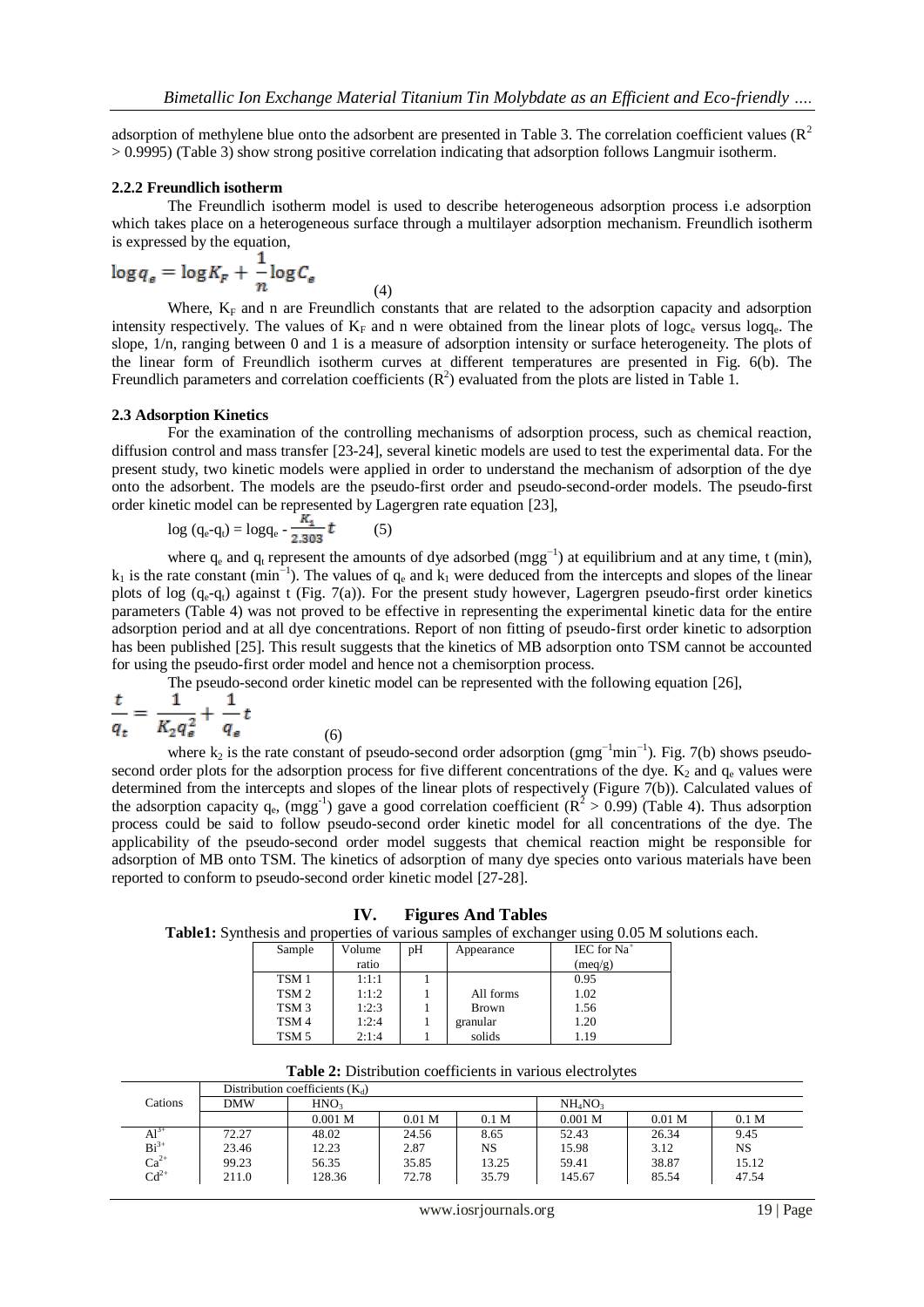*Bimetallic Ion Exchange Material Titanium Tin Molybdate as an Efficient and Eco-friendly ….*

|                                                   | 96.66 | 53.12  | 23.65  | 2.43   | 58.76  | 29.87  | 3.66   |
|---------------------------------------------------|-------|--------|--------|--------|--------|--------|--------|
| $\text{Co}^{2+}_{2+}$                             | 317   | 173.16 | 89.74  | 26.85  | 184.26 | 93.34  | 31.65  |
|                                                   | NS    | NS     | NS     | NS     | NS     | NS     | NS     |
| $Hg^{2+}$<br>Mg <sup>2+</sup><br>Mn <sup>2+</sup> | 75    | 45.67  | 21.45  | 5.67   | 51.05  | 25.23  | 6.06   |
|                                                   | 87.87 | 60.67  | 24.98  | 6.32   | 64.34  | 28.35  | 8.43   |
| $Ni2+$                                            | 63    | 48.94  | 19.79  | 2.12   | 53.12  | 21.76  | 3.06   |
| $Pb^{2+}$<br>Zn <sup>2+</sup>                     | 980   | 754.67 | 487.36 | 287.65 | 767.49 | 494.44 | 292.43 |
|                                                   | 90    | 50.45  | 16.89  | NS     | 57.26  | 18.53  | 18.45  |

**Table 3:** Parameters for Langmuir and Freundlich isotherms

| T(K) | Langmuir isotherm |         |        | Freundlich isotherm |        |        |  |
|------|-------------------|---------|--------|---------------------|--------|--------|--|
|      | $q_{max}$         | $K_{L}$ | $R^2$  | $\rm K_f$           |        |        |  |
|      | (mg/g)            | L/mol   |        |                     |        |        |  |
| 303  | 1601.             | 131.68  | 0.9997 | 0.0154              | 2.2050 | 0.7257 |  |
| 313  | 0.9961            | 162.36  | 0.9996 | 0.0363              | 2.0963 | 0.8021 |  |
| 323  | 1.0590            | 185.04  | 0.9999 | 0.0466              | 2.0898 | 0.8029 |  |
| 333  | 1.1498            | 186.51  | 0.9999 | 0.0698              | 2.3444 | 0.8058 |  |

**Table 4:** Kinetic parameters for the adsorption of Methylene blue onto TSM

| First order  |        |          | Second order   |        |                     |  |
|--------------|--------|----------|----------------|--------|---------------------|--|
| $\mathbf{v}$ | $q_e$  | D.<br>17 | $\mathbf{D}_2$ | $q_e$  | D <sup>2</sup><br>v |  |
|              | (mg/L) |          |                | (mg/L) |                     |  |
| 0.0046       | 3.49   | 0.8279   | 0.0033         | 4.53   | 0.9888              |  |

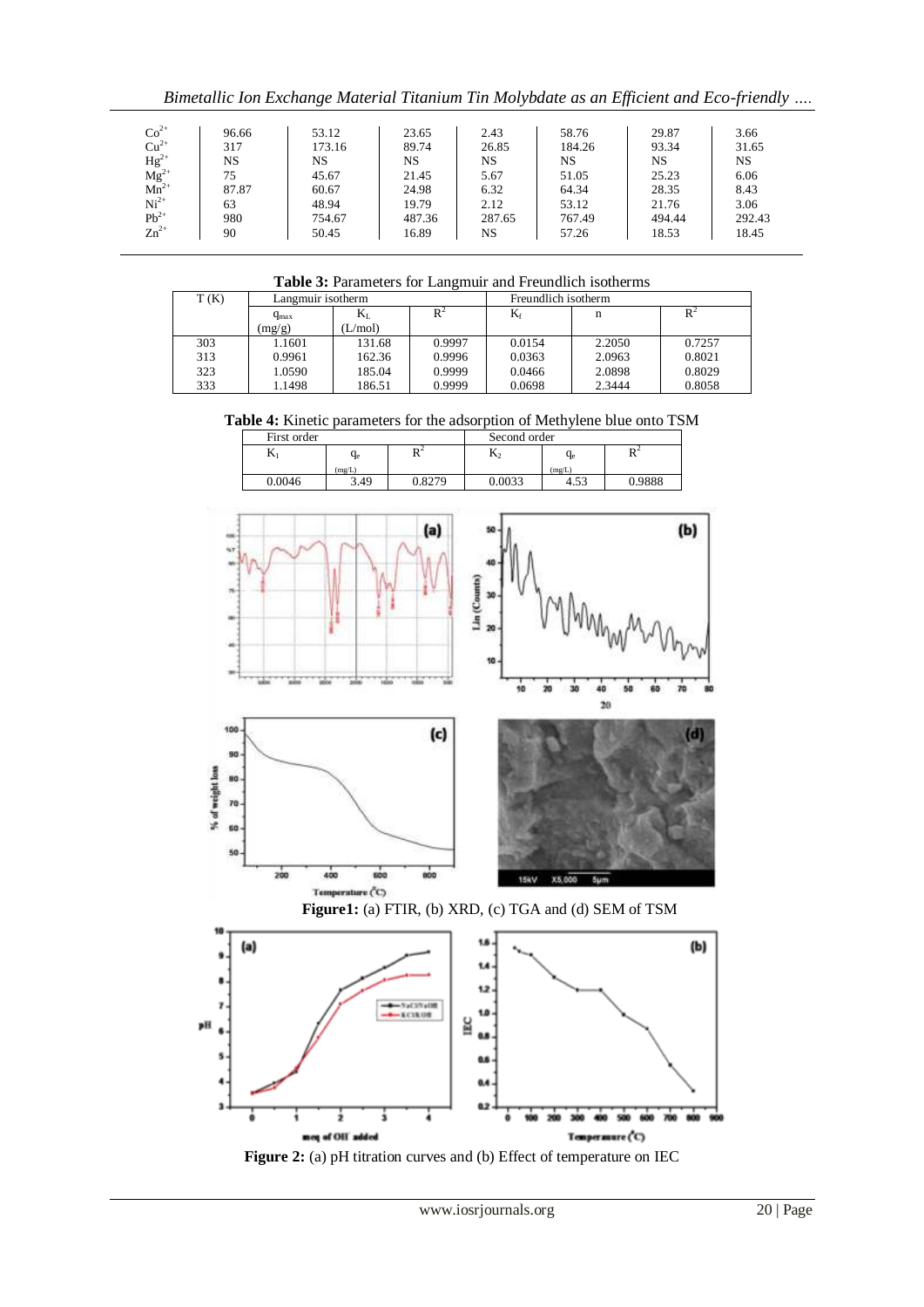

**Figure 3:** UV-Visible Spectra of (a) TSM before and after treatment with MB and (b) pure MB and MB after treatment with TSM



**Figure 4:** Effect of (a) Reaction time, (b) pH, (c) Adsorbent dose and (d) Initial concentration of MB on the removal of MB



**Figure 5:** Effect of temperature on the removal of MB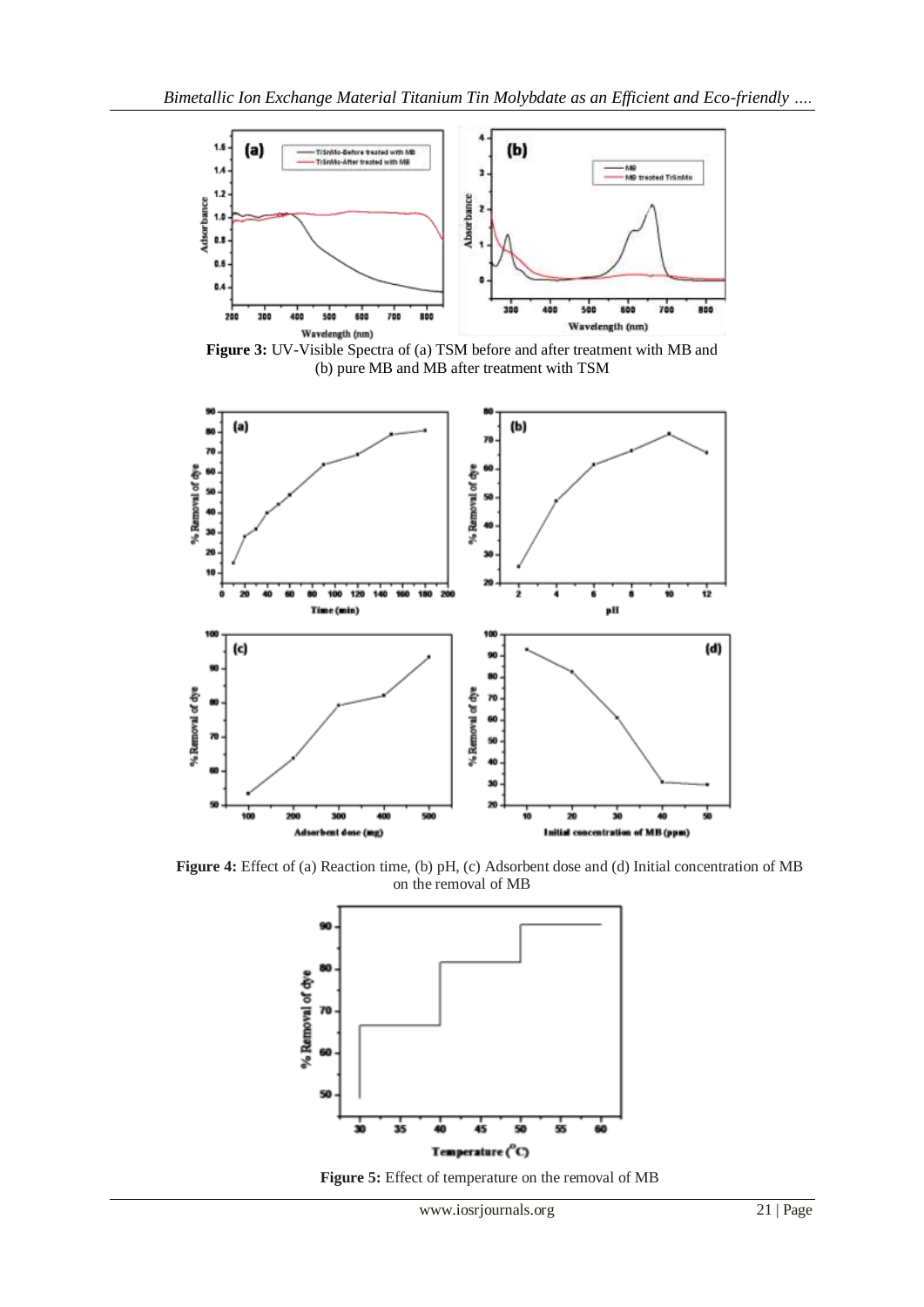

**Figure 6: (a)** Langmuir isotherm and (b) Freundlich isotherm



**Figure 7:** (a) First order kinetics and (b) Second order kinetics

### **V. Conclusion**

Adsorption studies indicate that the exchanger titanium tin molybdate is an effective adsorbent for the removal of methylene blue dye from aqueous solution. The isotherm models such as Langmuir and Freundlich were studied, amongst them Langmuir equation showed the more applicability to the experimental data than Freundlich isotherm. The rate of adsorption was studied using pseudo first order and second order kinetic equations, and it was found that the data fits better with pseudo-second order model. The whole studies revealed that the new exchanger TSM could be employed as an effective and economically viable adsorbent in wastewater treatment for the removal of toxic heavy metal ions and hazardous organic dyes.

#### **Acknowledgement**

Author acknowledges the Council of Scientific and Industrial Research for awarding Junior Research Fellowship and STIC, Cochin, School of Chemical Sciences, M G University, Kottayam for providing technical facilities.

#### **Reference**

- [1]. Rakshit Ameta, Daksha Sharma and Mamta Ordia, hotocatalytic degradation of crystal violet using nickel containing polytungstometalate, Scientific Reviews and Chemical Communications, 3(2), 2013,133-140.
- [2]. M.P. Prasad, P. Bhakat, and S. Chatterjee , Optimization of textile dye degradation by bacterial species isolated from natural sources, Journal of Ecology and Environmental Sciences, 4(1), 2013, 97-99.
- [3]. K.V. Kumar, and A. Kumaran, Removal of methylene blue by mango seed kernel powder, Biochemical Engineering Journal, 27(1), 2005, 83-93.
- [4]. K.V. Kumar, V. Ramamurthi and S. Sivanesan, Modeling the mechanism involved during the sorption of methylene blue onto fly ash, Journal of Colloid and Interface Science, 284(1), 2005, 14-21.
- [5]. R. Han, Y. Wang, P. Han, J. Shi, J. Yang, and Y. Lu, Removal of methylene blue from aqueous solution by chaff in batch mode, Journal of Hazardous Materials, 137(1), 2006, 550-557.